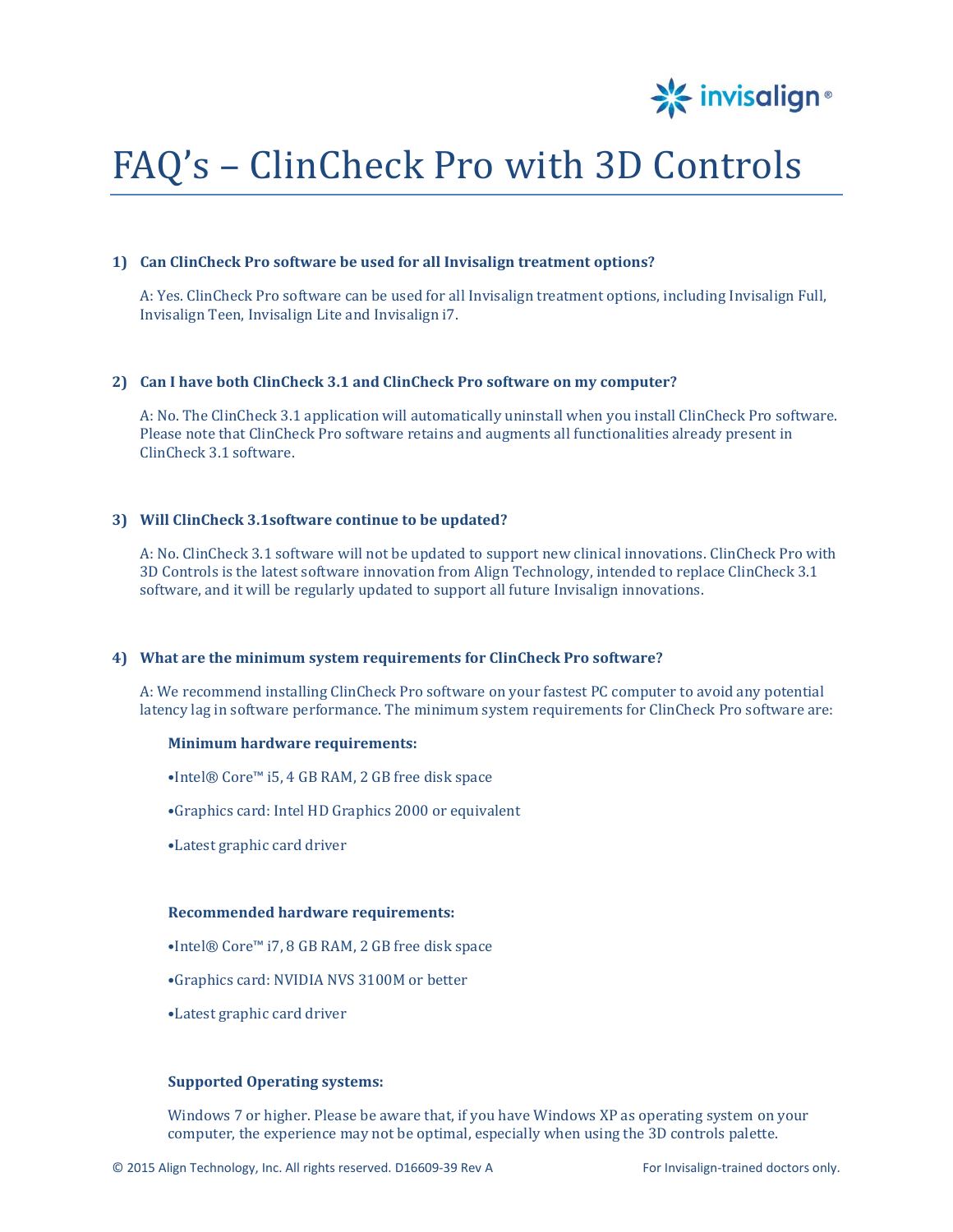

Moreover, Windows XP is not supported anymore by Microsoft, potentially exposing your computer to security risks and performance issues overall. We recommend upgrading your computer to match at least the minimum requirement stated for ClinCheck Pro software (Windows 7).

#### **Supported Browsers:**

Internet Explorer 8 or higher, Chrome and FireFox. The first time the ClinCheck Pro application is launched there will be a message box with asking user if he is OK to launch the ClinCheck Pro application with the option "don't show again".

## **5) Is it possible to modify the staging of tooth movements using ClinCheck Pro software?**

A: No. ClinCheck Pro software only allows you to modify the final tooth position, attachments/precision cuts, arch width, IPR, and spacing at this time. However, just as you do today, you can request modifications to the staging of tooth movements by writing text instructions in the Comments box. It is always possible to combine both written comments and 3D modifications.

# **6) Is there a way to set ClinCheck Pro software to predictable movements only?**

A: When you use ClinCheck Prosoftware to make adjustments to the final tooth position and send changes back to Align Technology, a new ClinCheck treatment plan will be posted that will include an updated Tooth Movement Assessment. At this time, this information is not updated when you adjust the final tooth position.

# **7) Q: In the ClinCheck Pro application, how can tooth movement be measured?**

A: When a tooth on the 3D model is highlighted, the ClinCheck Pro application will provide quantitative tooth movement values in millimeters or degrees. These values appear at the bottom of the ClinCheck Pro software window, with the movement selected in bold.



These measurements reflect how much movement is built into the final position created by the technician, and if you make any tooth adjustments, the values will change to reflect the total movement now programmed for that tooth.

Note: Tooth movement values are calculated from the original position of the teeth.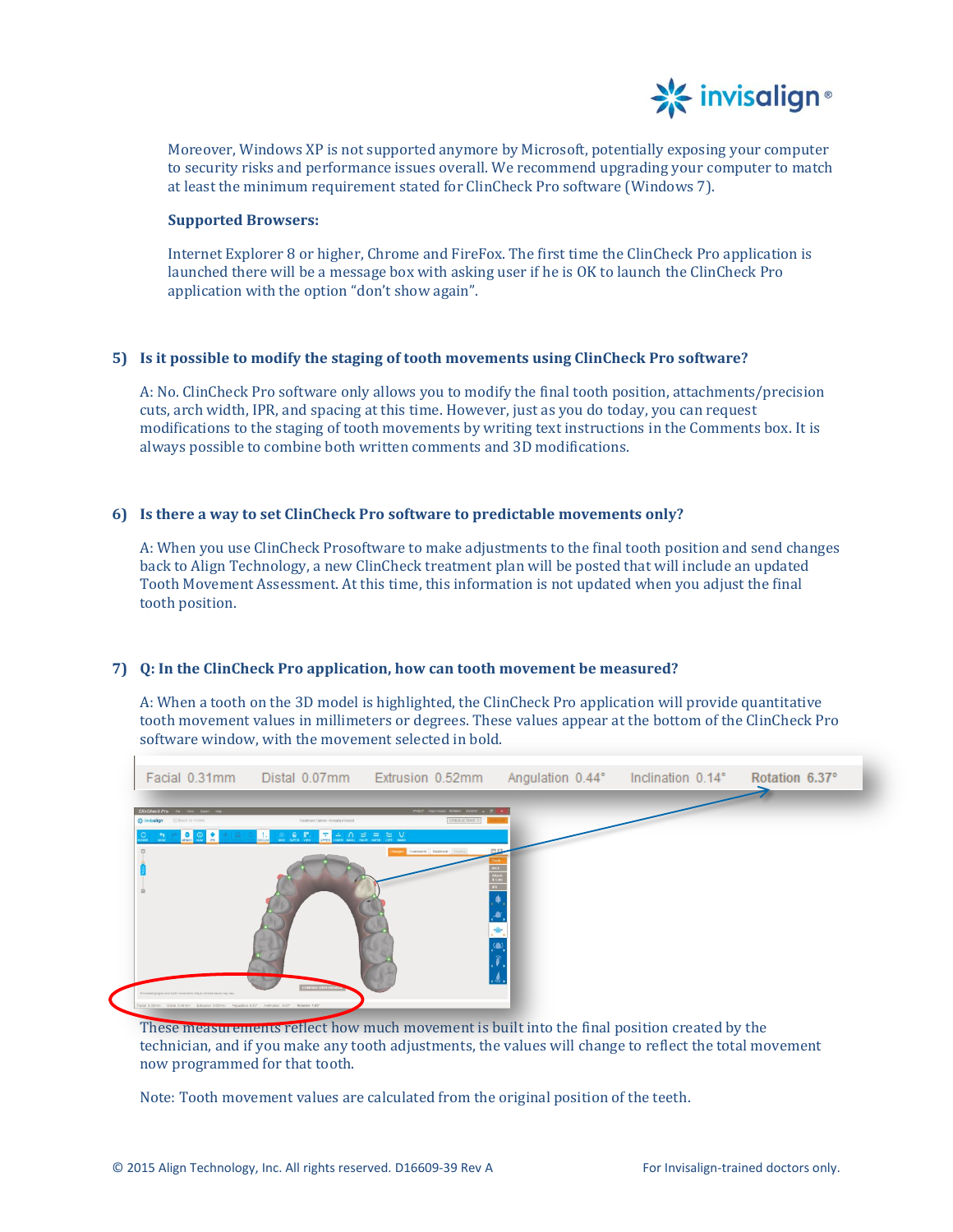

When making 3D modifications, each arrow click adds an amount of action that is dependent on the zoom magnification selected; the higher the magnification, the smaller the increment of change for better fine-tuning of the change. As a general rule, one arrow click adds an amount of movement of either 0.1mm or 1 degree depending on the nature of the movement.

# **8) Q: What happens if a new final position cannot be performed with Invisalign Lite or Invisalign i7 treatment?**

A**:** If your changes exceeded the limitations of the current treatment option choice, the technician will create a 'partial' Invisalign Lite or Invisalign i7 setup and inform you about any limitations via comments. You have the option to accept the partial setup, continue with Invisalign Lite or Invisalign i7 treatment by removing the changes, upgrade to Invisalign Full or Invisalign Teen treatment if previously using Invisalign Lite treatment, or upgrade to Invisalign Full, Invisalign Teen or Invisalign Lite treatment if previously using Invisalign i7 treatment.

# **9) Q: Are there any limitations on placing conventional attachments?**

A: No, there are no limitations on placing conventional attachments. You can remove all attachments and place conventional attachments anywhere on any tooth. ClinCheck Pro software shows the actual attachment size and position on the 3D model, so you can see potential conflicts with gingiva or Precision Cuts. Once you submit your changes, a technician will update the treatment plan with your modifications and resolve any conflicts.

## **10) Why was the final position changed by technician? I left the posterior occlusion very tight.**

A: When making 3D adjustments to a ClinCheck plan, heavy inter-arch collisions may be created as a result of these adjustments. You may remove heavy occlusal contacts using the Occlusal Contacts feature, but this is optional. If you have not removed them, the technician will remove them for you. If you intend to keep heavy occlusal contacts, place a text comment instructing the technician not to remove heavy occlusal contacts on specific teeth.

# **11) Can I save my final position for the next modification if needed? Can I use it again?**

A: As long as you have not submitted your modifications, your modifications will be preserved. You will be able to view and continue editing them during your next session. If you've changed your mind, you can start over by clicking the Reset button.

# **12) Where can I see if my modifications are blue or black movements?**

A: When you use ClinCheck Pro software to make adjustments to the final tooth position and send changes back to Align Technology, a new ClinCheck treatment plan will be posted that will include an updated Tooth Movement Assessment (PDF), where you will see the indications if it's blue or black movements. At this time, this information is not updated when you adjust the final tooth position.

When the 3D Controls are switched on, you can also enable the Tooth Movement Assessment tool to assess the impact of your adjustments on the movements' difficulty on the teeth in 3D.

# **13) Can I combine 3D adjustments with text comments?**